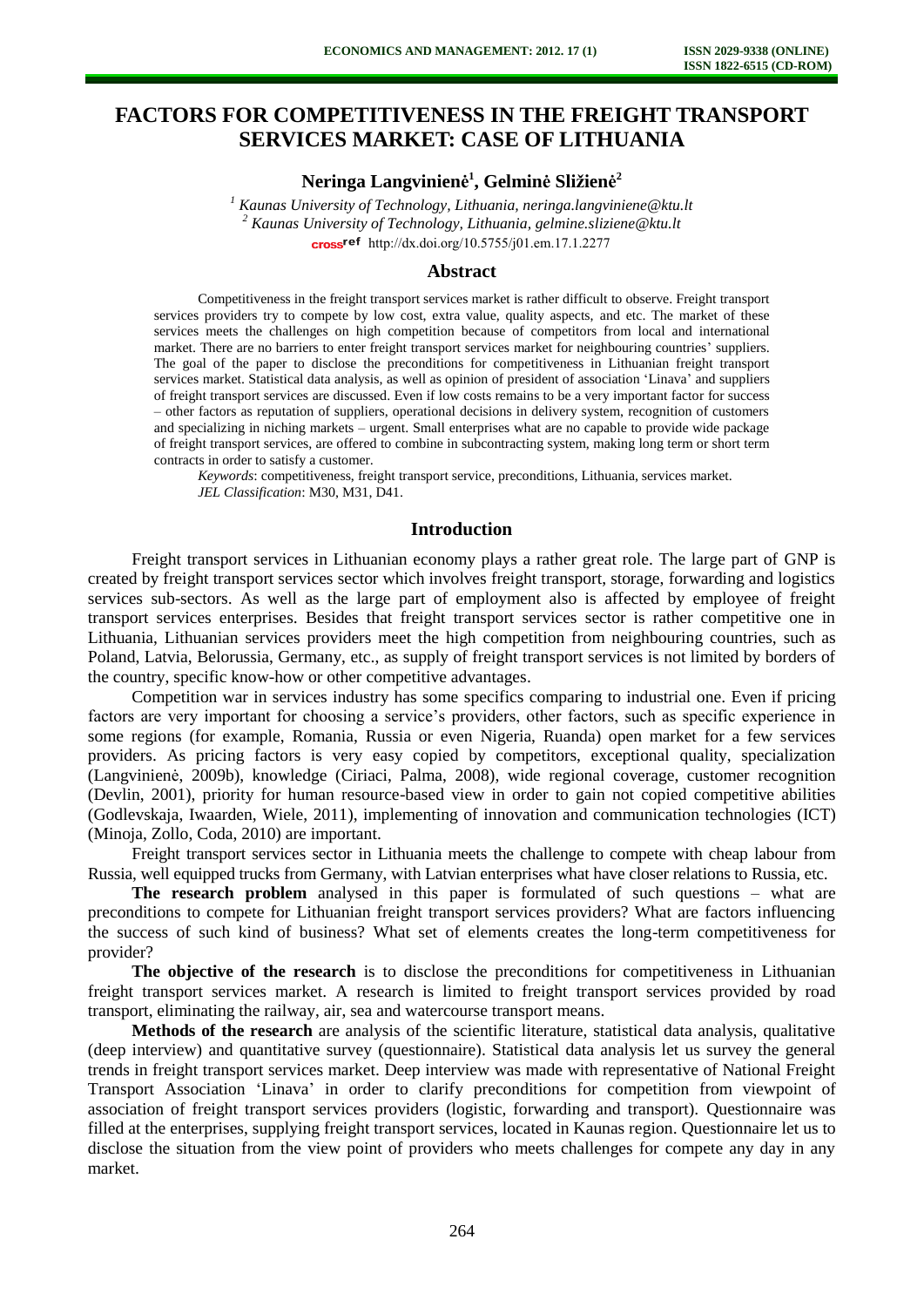**Research findings** showed that one of the most important criteria for stabilizing the competitiveness of services providers remains to be reduction of costs. This is largely affected by politics of Lithuanian Government or bilateral politics. As very important factors for competitiveness are reputation of enterprises, loads delivery system, expedition, recognition of customers, their wishes and expectations, fulfilment of the contract's condition; less important (or even unimportant): extra load insurance, quantity of services supply, innovations, advertisement campaigns are discovered. Guidelines for strengthening the competitiveness of freight transport services enterprises are developed.

#### **Theoretical background of competitiveness in freight transport services market**

Freight transport services market meets a lot of challenges to compete. The increasing competition is influenced by local and international services suppliers, as these services usually are not limited by borders of the country, specific know-how and are supported by various funds of EU. There are a lot of opportunities to compete in services market according researches: low cost, low price (Fam *et al.*, 2011), specialization (Ciriaci & Palma, 2008; Langvinienė, 2009a), implementation of ICT (Minoja, Zollo & Coda, 2010), wide package of a services and wide assortment of services (Godlevskaja, Iwaarden & Wiele, 2011), special interest to a customer (Devlin, 2001), etc. The term of *competition* is related to relationship between enterprises what sell similar services and products at the same time for the specific customer, according Stanikūnas (2009). Competitive advantages employed by services supplier depends on the service: for daily use services – the costs, accessibility are more important, for rare use – an exceptional quality, individual approach to customer and other factors. Capability to compete, employ competitive advantage, keep a competitive advantage or mix of them for a long period – could be described as competitiveness of a provider. Competitiveness of enterprise could be kept also one of the most urgent terms for surviving. Competition among enterprises practically means the competition among their provided services, their extra value to a customer.

Finding a niche in the freight transport services market practically becomes unrealizable goal for a supplier. Barriers to enter these services market usually limits by purchasing a transport mean, as researches shows (Langvinienė & Vengrauskas, 2004; Langvinienė, 2009b), that customers prefer to buy services from freight transport services supplier who has his own transport mean, not forwarder. Pricing of services remains to be very important (Park *et al.*, 2009). Other factors for choosing the supplier as possibility of various assortments, extra value, and supplementary services play already the secondary role choosing the supplier. Possibility to provide global supply chain in freight transport services process also can act as competitive advantage before local players (Yeo, Roe & Dinwoodie, 2011). Developing the competitive advantage of road transport services providers comparing to air, sea, railway freight transporter, such factors as mobility, flexibility, speed and regularity, various possibilities for packaging, no requirements for special terminals for storage are issued, from one hand. From other hand, road transport services providers comparing to suppliers using other means of transport, have such disadvantages as small tonnage, high price (comparing to railway, sea transport), high pollution, high dependence on fuel price, etc. As freight transport services competitiveness is highly affected by intensive labour, do not require great investment in brand development (Enderwick & Nagar, 2011), Lithuanian freight transport services market can gain an international competitiveness as other emerging, developing markets. Technological dependence is related to transport mean and IT equipment of drivers and forwarder only; what is arranged by national suppliers rather well (Langvinienė, 2009b). Of course, international competitiveness of Lithuanian freight transport services market could be gained fulfilling a few of requirements: political and economic stability; geographical territory, cultural environment are more favourable for years.

There are a lot of factors what have direct or indirect influence on competitiveness of freight transport services providers. Factors for competitiveness of services providers, according different authors, could be divided to the groups. Porter (Mann & Byun, 2011) develops groups that affect competitive performance of enterprises: factor conditions, demand conditions, relating and supporting industries, enterprises strategy, structure and rivalry. Despite of the large input of Porter's diamond into the analysis of competitiveness of nation, enterprise, etc., clearly defined rules of competition, this model has got critics, too, because of variations of competitions of nations, enterprises, sectors, products and services. Usually two groups of external and internal factors (Meidutė & Raudeliūnienė, 2011) affecting the competitiveness are developed. There are two main groups affecting competitiveness of freight transport services providers: outer factors (macro environment) and inter (micro environment) presented in the Figure 1.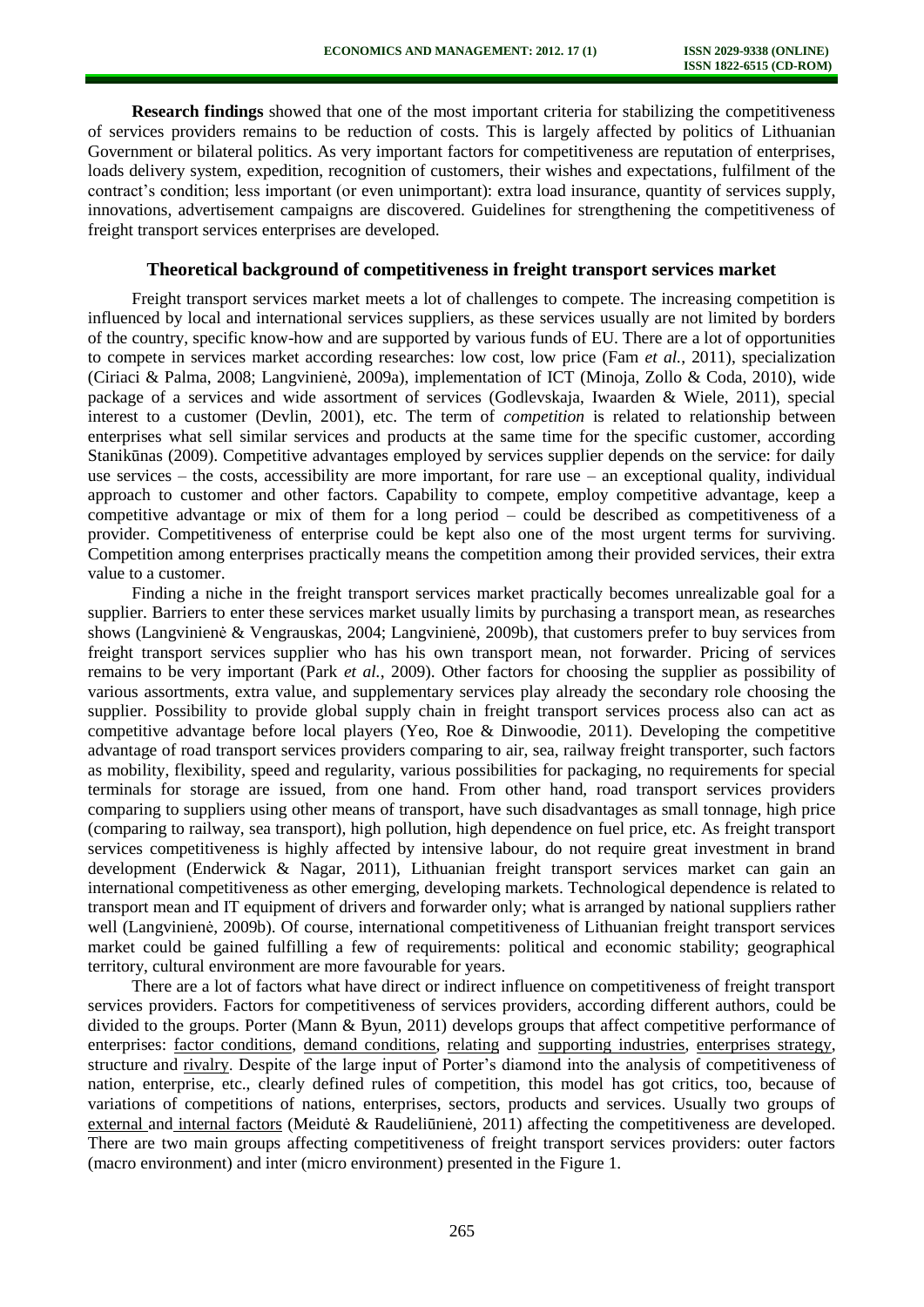| <b>Factors of macro</b><br>environment | Level of<br>influence | <b>Notes</b>                                     | <b>Factors of micro</b><br>environment | Level of<br>influence | <b>Notes</b>                                                                                                |
|----------------------------------------|-----------------------|--------------------------------------------------|----------------------------------------|-----------------------|-------------------------------------------------------------------------------------------------------------|
| Suppliers                              | Direct influence      | Retailers of fuel,<br>transport, equipment       | Strategy and goals<br>of enterprise    | Direct influence      | Kind of enterprise: transport,<br>logistics, forwarding                                                     |
| Competitors                            |                       | Local, international<br>market players           |                                        |                       | Local, international, global market<br>strategy                                                             |
|                                        |                       | Transport, logistics and<br>forwarders suppliers | Resources                              |                       | Human, technological, financial                                                                             |
| Customers                              |                       | Business participators                           | Management                             |                       | Business model: franchise, national                                                                         |
| Substitutes                            |                       | Different transport<br>means owners              |                                        |                       | enterprise, international<br>subsidiaries                                                                   |
| Brand rivalry                          |                       |                                                  | Culture                                |                       | Depends on size and location of<br>enterprise                                                               |
| Economical                             | Indirect influence    | Global, international<br>and national economics  | <b>IT</b>                              |                       | Implementing of IT programmes in<br>trucks, forwarding process, control                                     |
| Political-legal                        |                       | Barriers, taxes, custom<br>politics              |                                        |                       | of load, etc.                                                                                               |
| Socio-cultural                         |                       | Russian, European,<br>Asian cultural factors     | Exceptional service                    |                       | Specialization vs differentiation                                                                           |
| Technological                          |                       | Requirements for<br>transport                    |                                        |                       | Geographical coverage                                                                                       |
| Natural-geographical                   |                       | <b>Transitional country</b>                      |                                        |                       | Possibility to load different kind<br>and size of loads (full trailer,<br>partial; liquid load or standard) |

**Figure 1.** Factors affecting the competitiveness of services provider

Ghani et al. (2011) on the ground of Porter's Diamond Model competitiveness of freight transport services enterprise describes as a mix of variables: technology changes, services, equipment, efficiency of handling equipment, new technology evolutions, development of innovative products, access to scientific experts, information sharing, value added services, channel integration practice, technical and scientific personnel, etc. However these factors disclose only the indirect and direct influence of technological environment and human resource factor, innovation implementation inside the enterprise, but do not includes other important factors for competitiveness.

## **Research methodology**

The article is based on data collection by statistical data, interview and questionnaire. The main goal of the empirical survey was to predict the preconditions for developing (increasing) the competitiveness of Lithuanian freight transport services enterprises. On the ground of the statistical data the analysis of current situation in these services market was done. Analysing the factual situation of the freight transport services market documents concerning the market dynamics were analysed, too. One the ground of the interview with representative of National Freight Transport Association 'Linava' analysis of dynamics of the freight transport services providers competitiveness was done. On the basics of quantitative survey (written form questionnaire) guides for strengthening the competitive abilities of providers in the market were disclosed.

Four blocks of questions in the questionnaire form for suppliers were made: 1) general characteristics of supplier (type, status, experience); 2) specifics of particular (exceptional) service provided; 3) internal factors creating competitiveness; 4) external factors and actions in response to changes of competitors' movements. During the interview internal and external factor, their importance for gaining competitiveness, action in competitor's war was discussed.

### **Findings and discussion**

*The analysis and estimation of transport sector's statistical data let us to disclose the main results of this sectors activity, as well as to identify indices having influence on providing the competitive abilities for freight transport services enterprises.* 

Estimating the sector of freight transport in Lithuania, some point should be concluded: enterprises providing road transport and logistics services, makes 98% transport enterprises; 80% of land transport revenue is brought by road transport. The rising part of transport in Lithuania is proved by GNP, which made 9% in 2008 and 12% in 2010 (Makroekonominės prognozės, 2011). Comparing 9 months of 2011 with the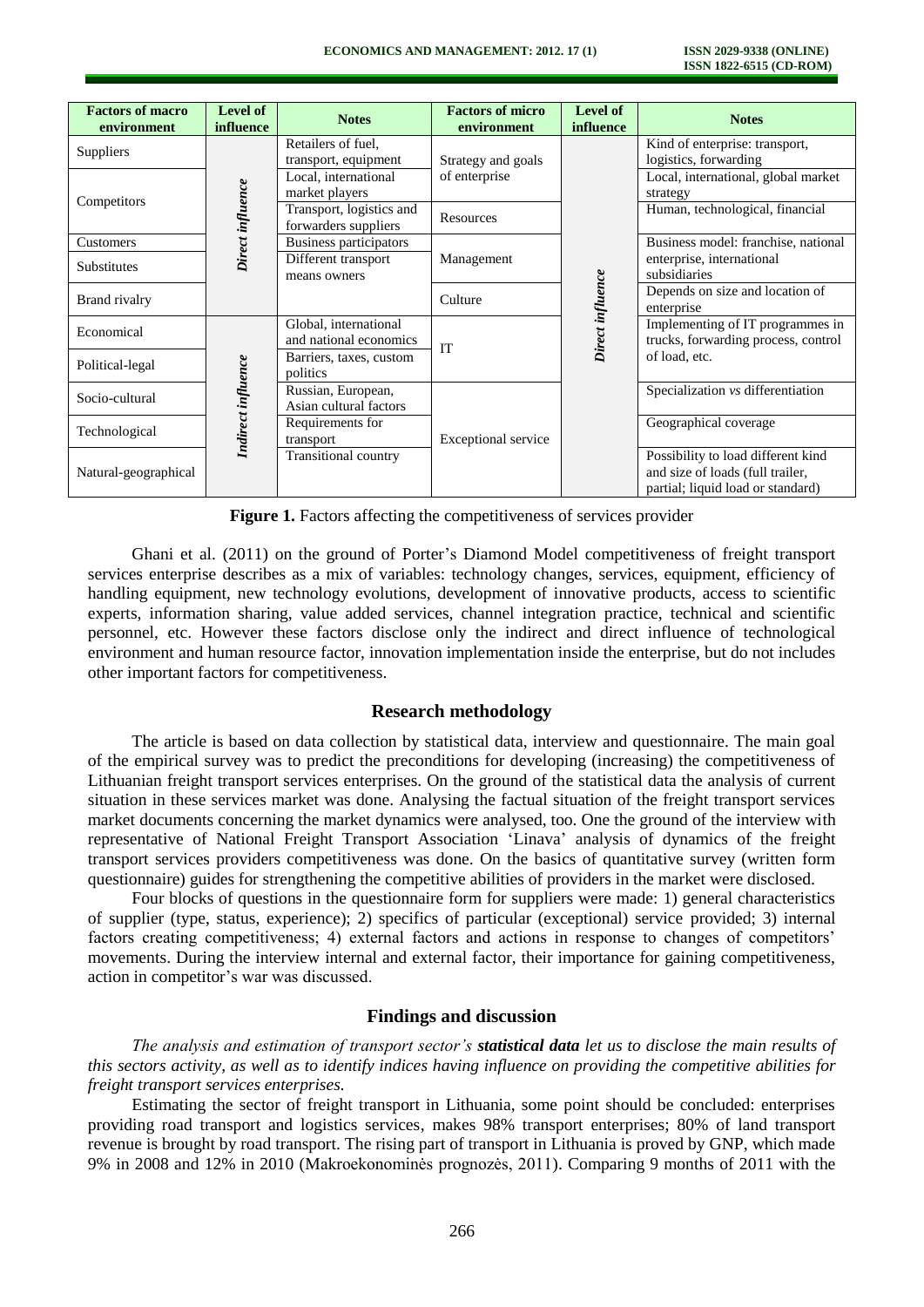same period of 2008, revenue from transport still are less by 1.2%; while revenue of logistics enterprises is already higher by 28% as before financial crisis.

*Indices of suppliers*. On the ground of Statistics of Lithuania (Makroekonominės prognoses, 2011) during third quarter of 2011 the rise of loads estimated 6.7% comparing to the same period 2010 (2011  $3<sup>rd</sup>$ quarter – 29.5 million t, 2010 – 27.6 million) (Transporto įmonių rodikliai, 2011). Freight transport by road made 46.6% loads. Freight transport by road grows by 0.1% in the  $3<sup>rd</sup>$  quarter 2011 comparing to the same period year before. Annual revenue from road transport at the beginning of financial crisis started to drop earlier as other sectors of economy and in the middle of 2009 the drop of revenue was estimated by 27%.

Market of freight transport services started to renew at the beginning of 2010. The largest influence for it was made by transit transport. During the half-year of 2011 grow of load estimated 19.4% and overcame the level of pre-crisis period by 1.8%. On the data of Creditreform Lietuva (Transporto įmonės po sėkmingų 2011-ųjų ieškos kelių išsaugoti pajamas, 2011) enterprises successfully used the situation of increased demand; however barriers for entering the market increased, too. Trends of demand are grounded on statistics: total amount of loads in 2010 grow by 3.5% comparing to year before; amount for local freight transport decreased by 5%; amount for international transport from Lithuania increased by 24%, to Lithuania by 16% and international freight transport between other countries than Lithuania increased by 10%. Freight transport services grow four years already, starting from 2006 (+44%).

A large part of enterprises are established not many years before. Approximately 40% of enterprises acting in 2009-2010 were established in 2005-2010. In 2007 10.8% of enterprises were registered. It should be noticed that the larger enterprise the older it is. 73% of large enterprises (turnover more than 25 million Lt); 50% of middle (turnover 4-25 million Lt); 48% of small (1-4 million Lt) were established till 1997. Micro enterprises (44%, till 1 million Lt) were established starting from 2005.

*Directions of freight transport services*. Loads directions to Lithuania overcome the loads from Lithuania about 50%. Directions for export mainly EU and Russia are dominated, for import – only EU (Germany). Comparing first half year of 2011 with the same period of 2008 a turnover of loads drop by 19.7%: local freight transport drop by 39%, freight transport to Lithuania drop 3.1%, from Lithuania 23.6%.

*Market* of freight transport services is famous that it is not concentrated even if sells increase. There are 5000 enterprises in land transport: largest 40-50 enterprises takes 50-55%, middle 300-350 enterprises takes 35-40% of the market (Transporto įmonių rodikliai, 2011). Estimating the storage, forwarding and logistics activity the largest 50-60 enterprises have 40-45% of the market, middle 240-270 enterprises have 30-35% of the market. Turnover of land transport enterprises grew by 58% during the first half year of 2011 comparing to year before. Furthermore  $-9.5%$  enterprises started their activity during past 12 months (12%) micro enterprises); during the same period 7% of road freight transport enterprises finished their activity (10% micro). Comparing first half year of 2011 with the same period in 2010 sells of storage and forwarding enterprises increased by 54%. 10.5% of enterprises started their activity during last 12 months (17% micro enterprises). During the same period 7% of forwarding enterprises finished their activity (13% micro). Profitable activity is observed by 67% of land freight transport and logistics enterprises in  $1<sup>st</sup>$  quarter, 2011, and 74% in the  $2<sup>nd</sup>$  quarter. Generally, competitive environment in road freight transport and logistics was getting sharper: new members of market enter, earlier – leaves. Financial crisis touched not only new and small freight transport services providers. During 2009-2010 more than 300 road freight transport enterprises (6%) were bankrupted.

Revenue from transit services during 2010 comparing to 2008 increased by 23% while in passengers transport decreased by 13%. These numbers do not correspond to the beginning of 2011, as Poland and Russia were in contentions and Lithuanian freight transport services have had overtaken the large part of their orders. Half of enterprises increased their sells in 2010 comparing to year before; 7% of enterprises are new. One of the peculiarities of freight transport services market is that not only largest enterprises are growing, but also middle and micro. As extra reserve for increasing the competitiveness could be equilibrate of flows of loads from and to Lithuania, if a market of Lithuania will recover. Situation in separate segments can be worse, for example, in the field of cars transporting while flows to CIS can decrease. As negative factors: discomfit of ferries, changes in road taxes in Poland and other countries, a lack of permits to enter Russian territory at the end of the year and possible EU penalties to Belorussia.

*Provision with resources*. Amounts of purchased trucks and trailers do not leaves behind the level of 2008 and purchases of semi-trailers exceed the level of 2007 by one quarter. A large influence for success of enterprises has a lack of financing instruments and strict politics of suppliers (fuel, tires, auto details, and exploiting materials) lending. The majority of freight transport services enterprises feel a lack of current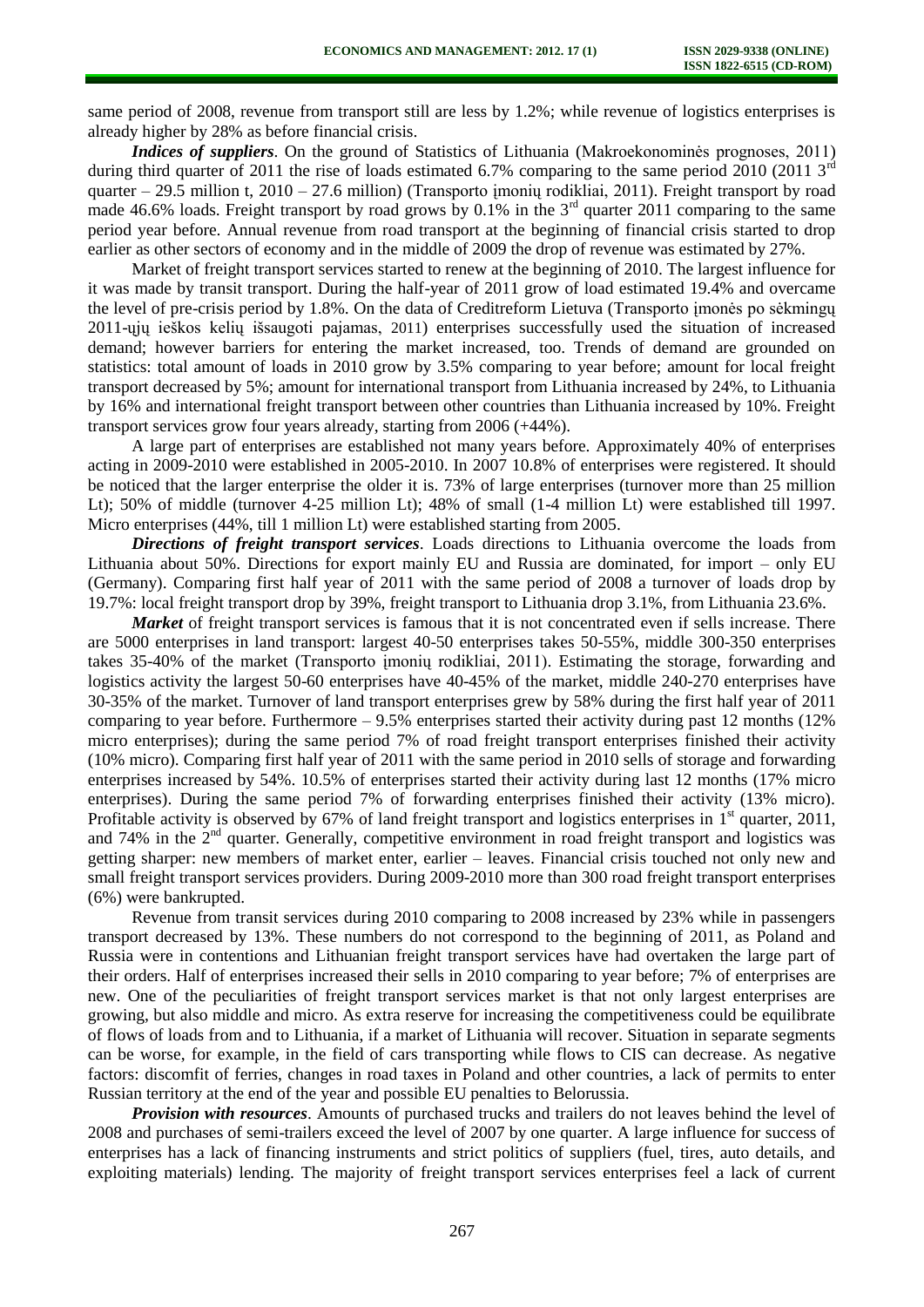assets. Currently suppliers keep the strict politics of lending. A few of them are able to use merchant credit or factoring services. Risk is influenced by licensing assets, too. At the beginning of 2011 39% of transport means were purchased using a credit. Middle freight services enterprises have had the smaller risk, as they were less went to the debt (Transporto įmonės po sėkmingų 2011-ųjų ieškos kelių išsaugoti pajamas, 2011). Similarly the low risk level is famous for 25% of large, 36% of middle and 17% small and micro enterprises.

Rising prices of fuel is very urgent for freight transport services enterprises; however Lithuanian transporters have a possibility to buy cheap fuel at the territory of Eastern countries. Meantime the smaller influence for rise of costs of freight transport services enterprises is made by rising costs for salary of employees. However, it should be noticed, that a lack of employees still exist. The development of freight transport services enterprises will be limited because of lack of own capital, working capital. A lack of investments also could be actual one. There are all preconditions for quicker concentration of the activity of freight transport services enterprises and investment of capital from other sectors, starting from logistics.

*Deep interview with president of National Road Transport Association 'Linava' A. Kondrusevičius enabled to identify the viewpoint of freight transport services enterprises because of conditions for successful activity in services market and providing of the competitiveness and keeping it for long-period.* 

A president of the National Road Transport Association 'Linava' during the interview noticed that 'markets are under change'. Improvement of business conditions and climate as well reduction of tax burden is one of the key policies of the Association 'Linava'. Business activities of carriers involved in international shipping is like a litmus paper of national economies showing which markets are first to recover after the crisis. It was the 2010 that the trade among major countries-manufacturers saw much more action. The working environment of transport companies also undergoes changes due to new market conditions. Flows of loads from East to West are rather large. Road transport is dominating – by road transport two thirds of loads are transported, while by railway – the sixth. The members of 'Linava' eventually occupied strong positions in international freight transport services market due to higher quality of services, regularity of carriers. Transport fleet, according the president, also is renewed, as well as new technologies are implemented, accessibility of information and speed of communications raised ten times. Essential features providing well positions for freight transport services providers in the international market are modern schemes of working, flexibility and definite work of transport, understanding and meeting of customer's expectations and wishes. The main shore of competitive freight transport services providers are competence and quick reaction to market changes (Transporto įmonėms – palankios prognozės, 2011).

The phenomena of the global economic crisis had some impact on state policies, and different border crossing restrictions, 'Black lists' of transport companies or the problems of permits have become common business issues for freight transport services enterprises. It is five-year economic upturns and downfalls in transport business that are best reflected by the number of trucks involved in the international freight transport. Lithuanian carriers involved 26000 trucks in 2009. With the global economic setback, the number of trucks rapidly decreased in Lithuania. Today trucks owned by the companies that are members of the Association 'Linava' are also employed in domestic routes in Western Europe and strategic East-West transports corridors.

Association 'Linava' has developed quite an effective system of cooperation and, first of all, that of communication with the ministers of transport in the neighbouring countries as well as customs offices and carriers associations. Besides general tasks of association, it is representing the interest of freight transport services enterprises, a large attention is paid to seeking the new markets, management of information and training, participating in the international fairs, seminars and conferences where new partnership and business partners are found.

Respondent, analysing the main changes in the international freight transport services market, emphasized peculiarities of recent situation comparing with business terms and opportunities at the terms of economies rise. Situation in the market is still very uncomfortable – an amount of loads still decrease. This creates vicious cycle as trying to avoid outage and provide stable work freight transport services providers forced to agree with terms of loads owners and forwarders and transport a load much cheaper. Price for transporting is balanced at the level of costs and recently even fall down. Results of it are clear – a lot of enterprises are forced to stop working. A lot of employees stay without living recourse, Government does not collect the taxes and even is forced to increase costs for citizens requiring social subsidies. The task to become a competitive is not the first priority, as priority stays to survive and avoid losses. Upon the talker, one of the most important tasks is immediate reduce inner costs, refuse from a few long term investment programmes, to look for possibilities for new, effective and flexible freight transporting and resource management schemes. On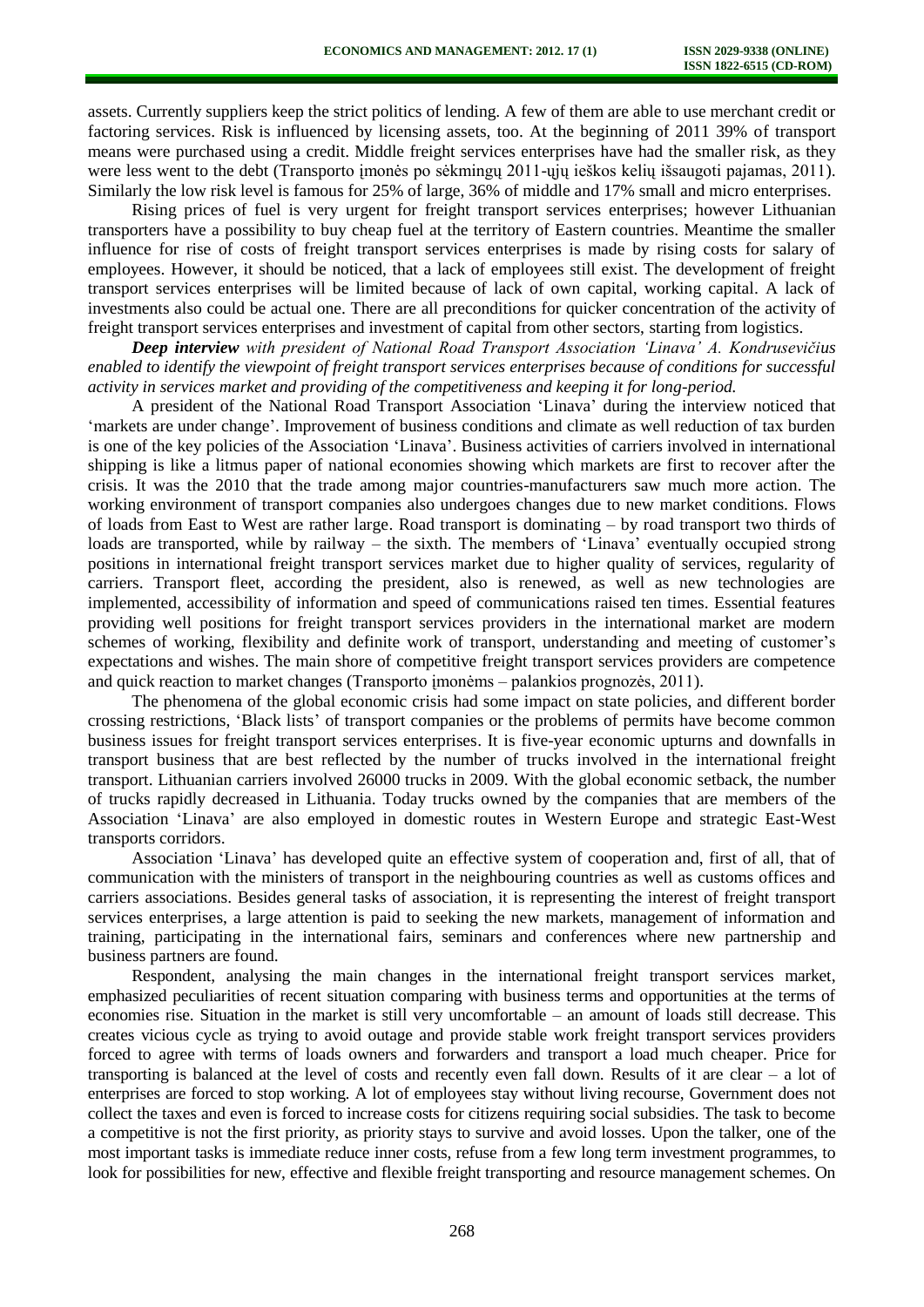the basics of a country, rational and considered state politics is necessary. As never before, a rational politics of excises, other taxes setting and collecting, more liberal changes in Job Codex are important. A. Kondrusevičius to the question about trends in freight transport services market answered that carriers understand that safe mode is urgent: 'Safe will be main element wishing to survive in this kind of businesses'. Government institutions are inflated and will be to heavyweight for tax payers. Corruption at the level of public purchasing is not a secret for anybody. Politics are concentrated only for solving problems of a few of parties (often personal one). Radical means and changes in these spheres would be understandable and grateful. Government is able to help the most by reducing taxes for freight transport services sector.

President of association said that if he would be a customer, he would choose a services supplier who is able to supply all services related to freight transport services. Besides that, he would pay attention if a services provider would be a member of association. Members of 'Linava' are trustable between customers and other enterprises and this could be a factor for competitiveness. 'There are 192 enterprises-members of association in the region of Kaunas what supplies freight transport services and it is the majority of enterprises at all.

Summarizing changes in the freight transport services market is should be noticed that the largest influence was made by changes in economy both in Lithuania and Europe. The main reason for reducing the number of providers is related to reducing amount of loads. That is why prices for services are reduced till the minimum. The nearest goal is to survive and do not bankrupt as a part of competitors.

*In order to identify the directions for strengthening of competitiveness of freight transport services providers, written form inquiry of suppliers was organized. Respondents according nature of activity and geographical territory of activity were chosen.* 

Cumulative findings represent situation of Kaunas town and region enterprises. 41.8% of enterprises participating in the survey were transport,  $29.9\%$  – mixed services enterprises,  $17.9\%$  – forwarding,  $9\%$  – logistics and 1.5% other services suppliers. The majority of enterprises were acting longer as ten years (60%), 21% – from five to ten, and rest of them –acting till five years. Transport enterprises supplies full (89%) and partial loads transporting services (71%). The main services of forwarding enterprise is forwarding (100%), and these suppliers supplies full loads (83%) and partial loads transporting (67%) services. Forwarding suppliers offer wider spectrum of services comparing to transport enterprises. The main service of logistics enterprise is full loads transporting (83%). These enterprises supply more storage services (50%) and consulting about logistics (50%) than other. Enterprises supplying mixed services offer wide spectrum of services: full and partial loads transporting (85%), forwarding (75%), storage (65%), intermediate in customs and extra insurance (35%), dangerous loads transporting (35%), consulting services (30%), arranging of following documents (20%) and other related services.

Findings of the survey showed that enterprises, what were acting one – two years, supplies their services in the territory of EU (50%); enterprises, acting from two to five years, supplies their services in EU countries and Lithuania (67%). It should be noticed, that longer than ten years acting enterprises supplies their servicers not only in Lithuania, EU, but also in CIS countries (50%). That's proves that duration of acting in the freight transport services market extends the demand to act in larger and more various markets. Enterprises expand their geographical territories trying to survive. Very important inner factors for competitiveness of freight transport services enterprises are as follows: management of time of delivery of loads, implementation of contracting terms, reputation of enterprise, expedition of confirming and processing the order, transport fleet, and flexible system of pricing. Actually 58% of inquired forwarders have confirmed that it is very important to arrange the freight transporting in such a way that it will be delivered in time, problems will be solved operative, and large attention paid for becoming more familiar with problems of a customer. These actions will guarantee long-term partnership with a customer. Logistics services enterprises as well noticed that for strengthening the competitiveness of enterprise – a collection of information about a customer is very important, as well as important interest to specifics of customer activity, meeting main requirements of customer (83% representatives of logistic enterprises). Urgent factors are: communication skills of employees (50%), qualification (50%). Representatives of mixed services enterprises besides factors, mentioned above, mentioned competitiveness of enterprises because effective costs exploitation (45%), financing stability (40%).

Findings of the research showed that *negative affect for competitiveness* is made by factors as follows: raise of fuel excise (75% of transport enterprises, 42% forwarding, 67% logistics, 65%), recession (54% of transport, 67% forwarding, 33% logistics, 45% mixed), increased number of insolvent customers (57% of transport, 50% forwarding, 33% logistics, 60% mixed), raise of VAT (36% transport, 33% forwarding, 83%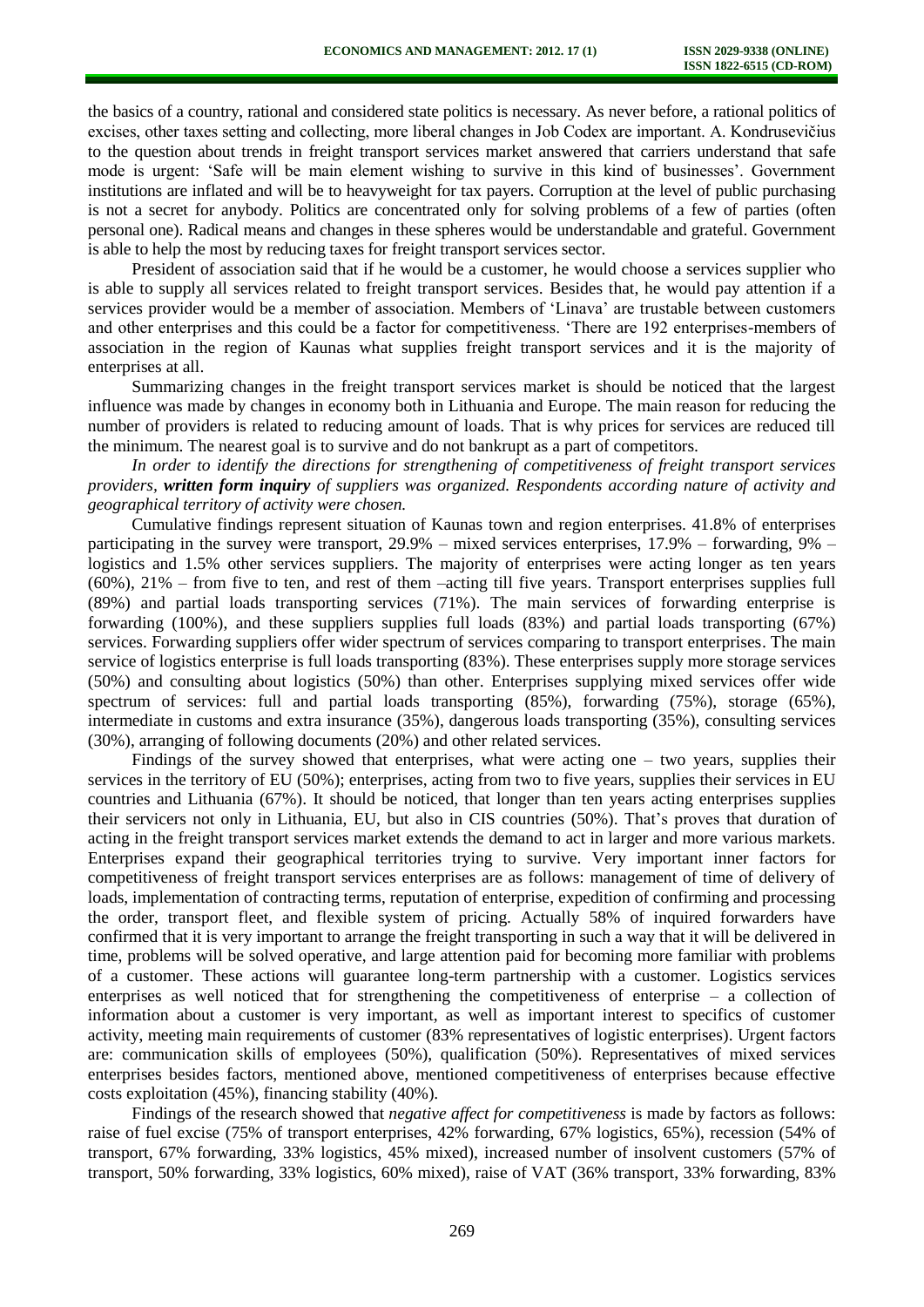logistics and 25% mixed), decrease of demand for services (46% transport, 33% forwarding, 33% logistics, 35% mixed), improper actions of competitors (for example, dumping) (39% transport, 25% forwarding, 67% logistics, 10% mixed). *Positive factors* for competitiveness are cooperation with foreign partners (32% of transport, 33% forwarding, 83% logistics, 40% mixed). Partnership enables to get opportunities as enterprise becomes to be famous at EU. Standards of EU also improve opportunities of providers (11% of transport, 50% logistics, 10% mixed). Adopting standards enterprises becomes full right's member, that's enables to split services, implementation of world satellite navigation system (18% of transport, 8% forwarding, 33% logistics, 10% mixed). Implementation of ICT lets for enterprises more quickly manage the processes of freight transporting and all information is reached in time. Membership in international organizations (FIATA, IRU) improves the opportunities for strengthening the competitiveness more often for logistics providers (14% transport, 33% logistics, 15% mixed) as in these way new possibilities, relationships and useful experience appears.

Ways for strengthening the competitiveness during recession are presented in the Figure 2. Transport services enterprises during recession period tries to increase the competitiveness reducing costs for transport, improving quality of services and servicing, image of enterprise and expanding the geography of activity. Forwarding enterprises tries to increase the competitiveness by improvement of supplied services quality, servicing (communications skills of staff, expedition and attention), image and reducing prices for services. Logistics as well regulate prices (reduce it), improves customer's servicing and quality of services, adopts discounts and reduce costs. Mixed enterprises increase the quality of services and apply discount system for regular customers. A part of these enterprises noticed that they will pay a large attention for investment into IT which facilitates work for customers and quick processes inside the enterprise.



**Figure 2.** The ways for strengthening the competitiveness according kind of a supplier

Summarizing the ways for increasing the competitiveness, freight transport services enterprises are going not only to improve qualitative parameters of supplied services, implement more flexible price and discount system, but also to provide services, necessary for a customer, increase attention for training the staff and servicing the customer.

## **Conclusions**

On the basics of the survey, it should be stress that main external factors for strengthening the competitiveness of freight transport services providers are as follows: 1) well-disposed politics of Lithuania for taxes of fuel (the largest part of costs of provider) and employment of less developed countries immigrants (Russia, Belorussia, Asia); 2) actions of competitors in local and international services market